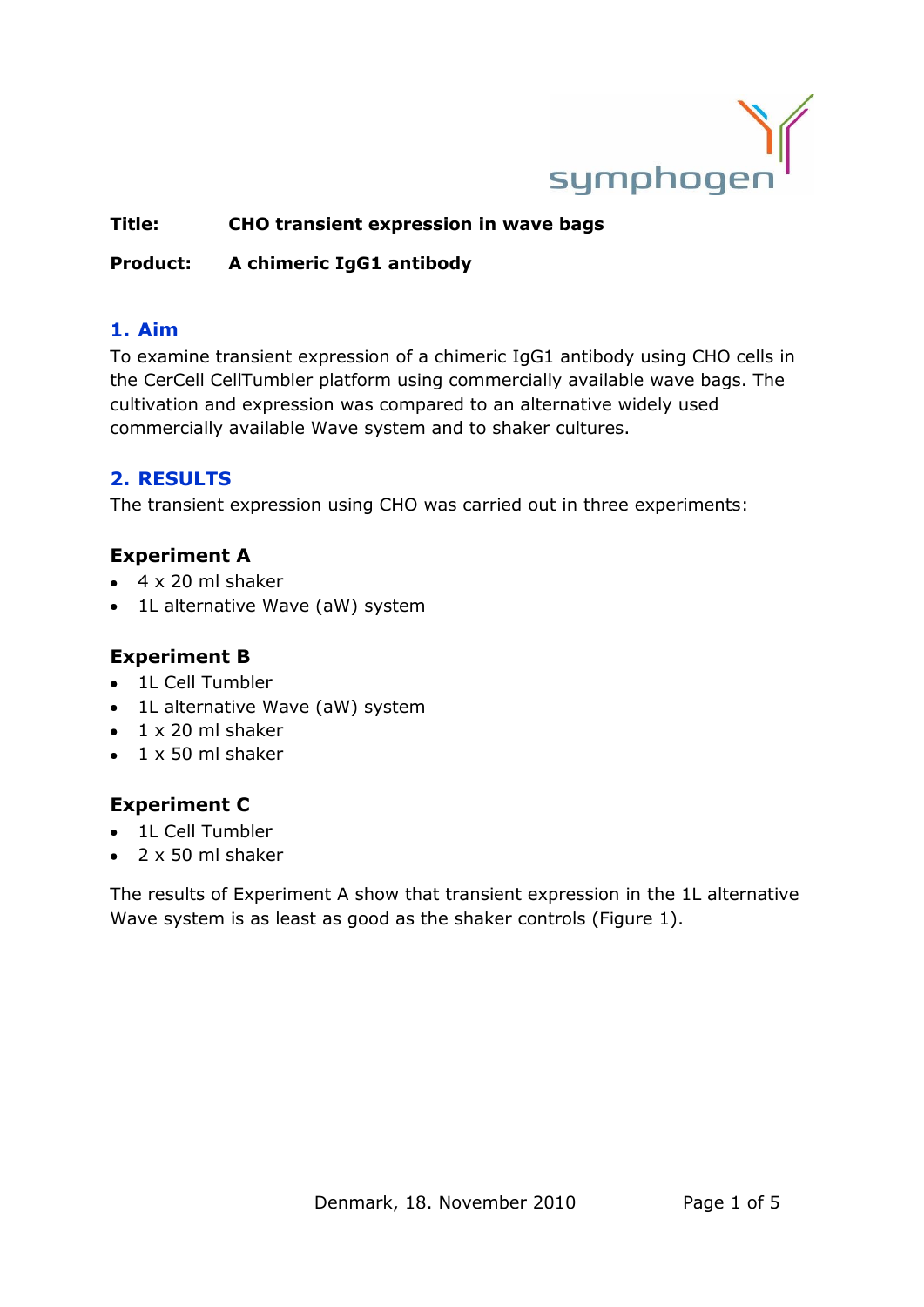

<span id="page-1-0"></span>**Figure 1. IgG titers obtained in experiment A in 1L alternative Wave system (aW) and shakers.** For shakers +/- standard deviation is shown.

Comparison of 1L Cell Tumbler, 1L Wave and 20 and 50 ml shakers in Experiment B, show that transient expression in the 1L Cell Tumbler is at least as good as the shaker cultures [\(Figure 2\)](#page-1-1). The 1L alternative Wave did not perform as well in this experiment but this was due to an airflow error (affecting pH) after day 3.



<span id="page-1-1"></span>**Figure 2. IgG titers obtained in experiment B in 1L Cell Tumbler, 1L alternative Wave and shakers.**

Comparison of 1L Cell Tumbler and two 50 ml shakers in Experiment C show that transient expression in the 1L Cell Tumbler is at least as good as the shaker cultures [\(Figure 3\)](#page-2-0).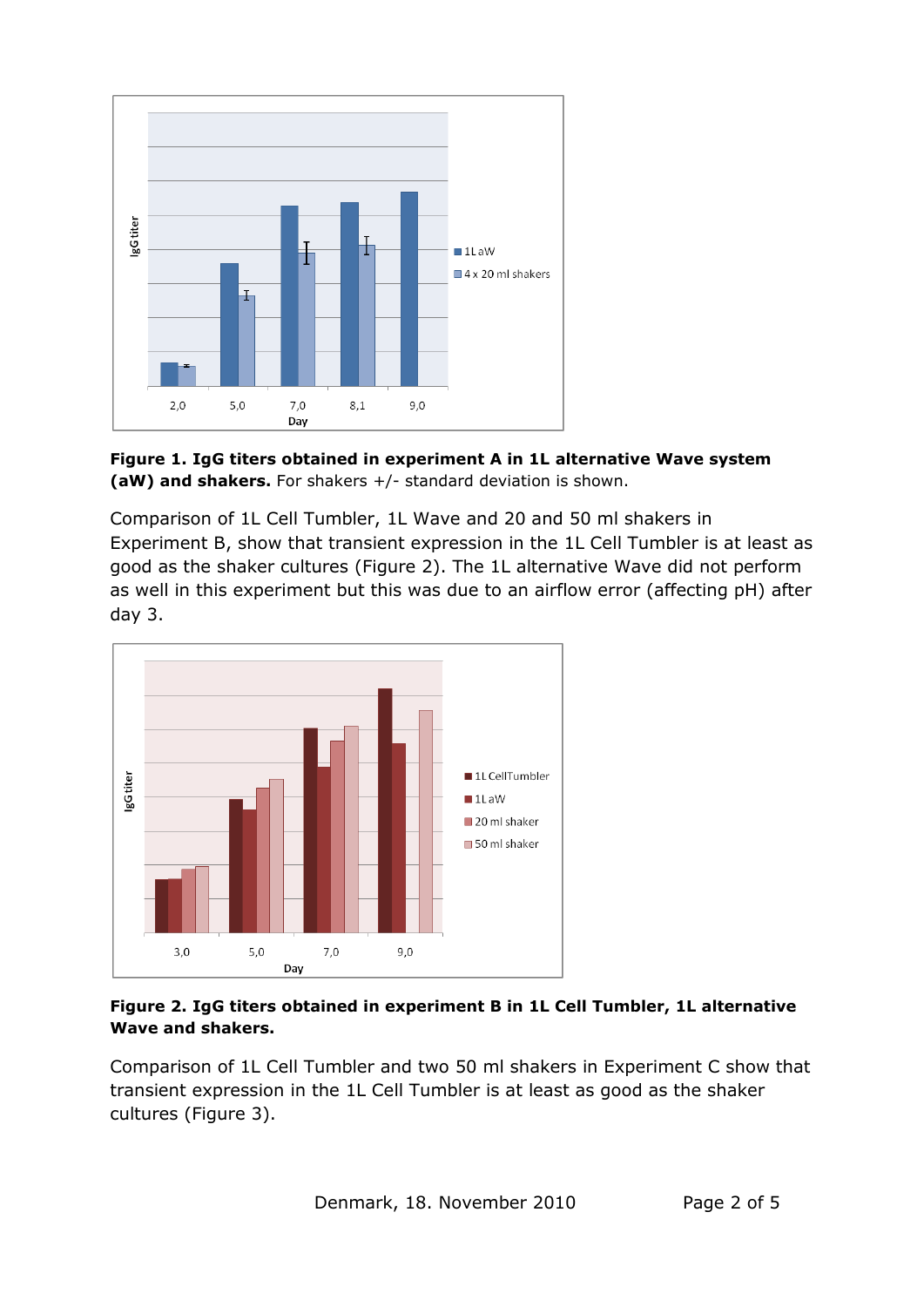

<span id="page-2-0"></span>

Comparison of titers from the 3 successful cultivations in wave bag shows that the 1L Cell Tumbler is at least as good as the alternative Wave system [\(Figure](#page-2-1)  [4\)](#page-2-1).



<span id="page-2-1"></span>**Figure 4. IgG titers obtained in the three successful cultivations in wave bag either using the alternative Wave (aW) system or the Cell Tumbler Platform.**

# **3. PROCEDURE**

### *3.1 Cultivation systems*

CerCell's CellTumbler platform (Kit#13 on

Denmark, 18. November 2010 Page 3 of 5 [http://cercell.com/products/celltumbler/products/configurations\)](http://cercell.com/products/celltumbler/products/configurations) was used for the tests. It consists of: An aluminium frame fitted with two platforms; the Drive-Unit; The Heat-Control-Unit with independent channels for two platforms and a Gas-Unit for air/CO2 supply [\(Figure 5\)](#page-3-0). The CellTumbler was compared to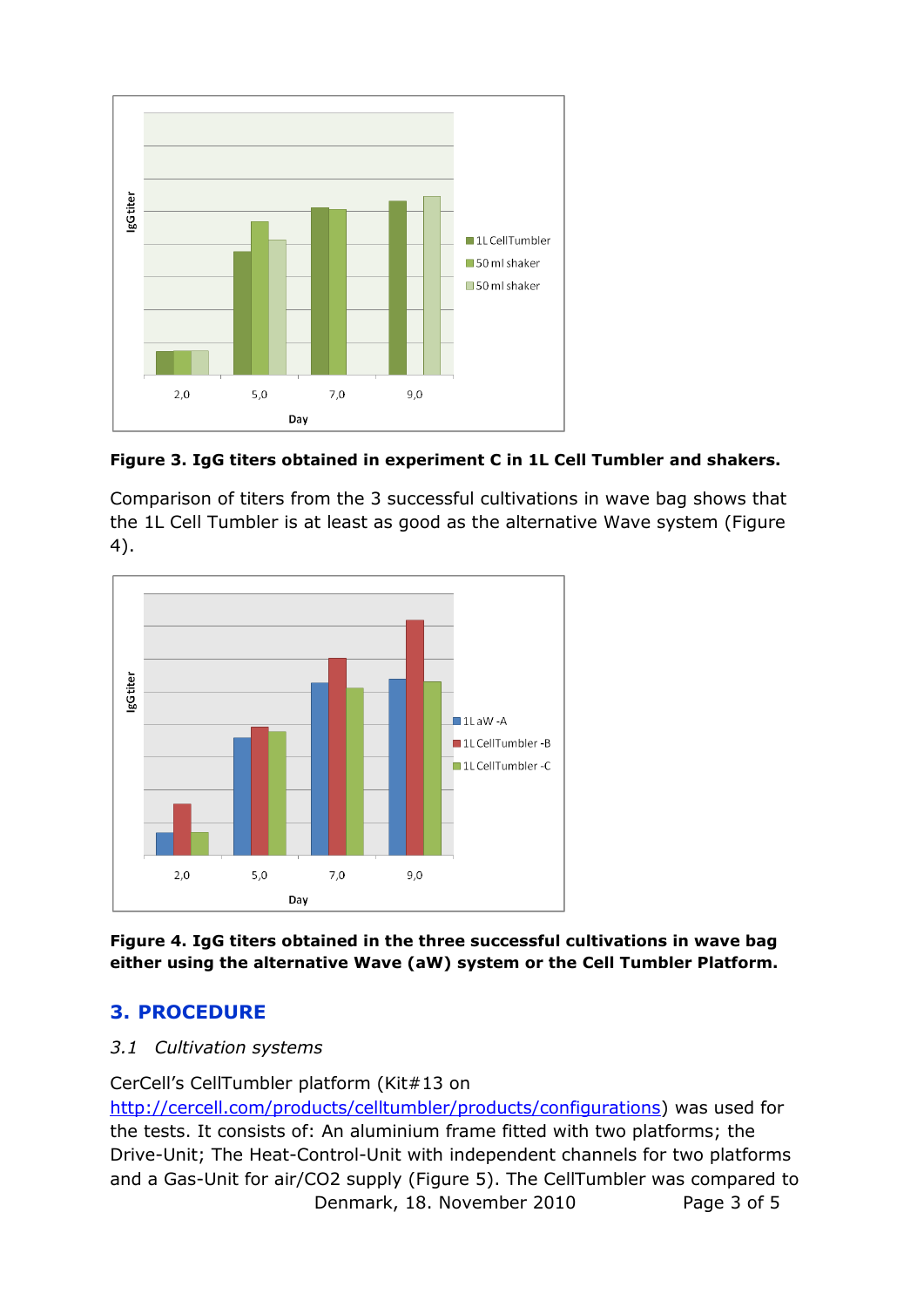either a conventionally available Wave bag platform or shaker flask cultures. All transient expression in wave bags were performed in 2L Cell Bags (GE Healthcare).



<span id="page-3-0"></span>**Figure 5. Cultivation systems used.** CerCell's CellTumbler platform fitted with 2x5L Cell Bags. Note that the transfection experiment was performed in 1L scale in 2L cell bags.

### *3.2 Seed train*

CHO cells were expanded in shaker flasks at 140 rpm in an incubator with 5%  $CO<sub>2</sub>$  at 37°C. Cells were passaged 3 times a week.

### *3.3 Transient expression*

Transient expression was initiated by transfecting the CHO cells with plasmid encoding the IgG1 antibody and then using either shakers or wave bags for cell growth and transient antibody expression.

### *3.4 Cultivation settings*

### **Table 1. Cultivation settings.**

| <b>Parameter</b>            | 1L.<br>alternative<br><b>Wave</b> | <b>1L Cell Tumbler</b>                      | 20 ml in<br>shaker                      | <b>50 ml in</b><br>shaker |
|-----------------------------|-----------------------------------|---------------------------------------------|-----------------------------------------|---------------------------|
| Rocks pr. min               | 37                                | 35                                          | N/A                                     |                           |
| <b>Shaker angle</b>         | q°                                | q°                                          | N/A                                     |                           |
| <b>Aeration (Ipm)</b>       | 0.1                               | 0.1                                         | N/A                                     |                           |
| <b>CO2</b> addition<br>( %) | $5\%$                             | 5% - 0% day 5                               | 5%                                      |                           |
| <b>Temperature</b><br>(°C)  | $37^{\circ}C = >$<br>32°C day 1   | $37^{\circ}$ C = > 32 $^{\circ}$ C<br>day 1 | $37^{\circ}$ C = > $32^{\circ}$ C day 1 |                           |